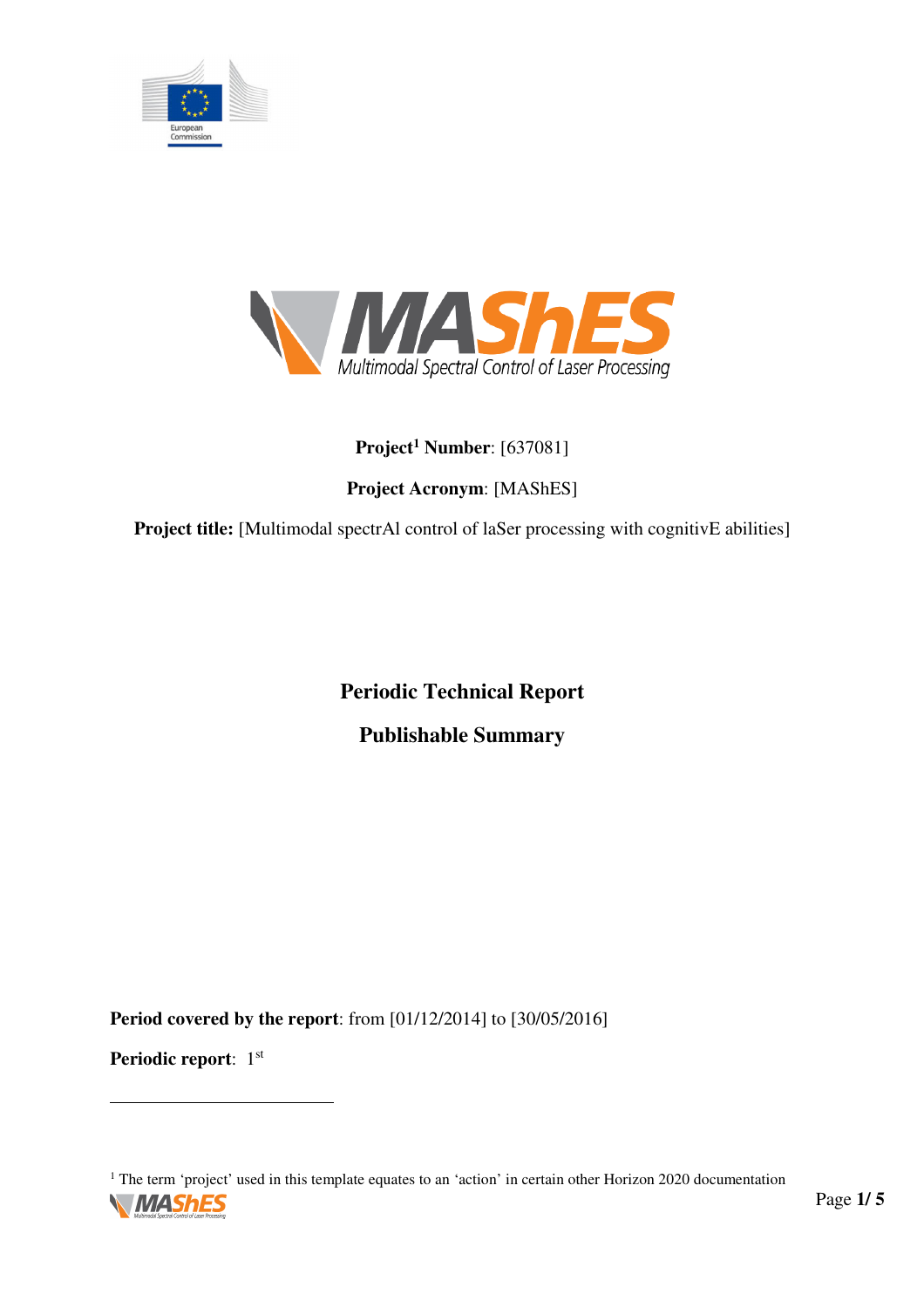

## **TABLE OF CONTENTS**

| 2. Work performed from the beginning of the project to the end of the period covered by the |  |
|---------------------------------------------------------------------------------------------|--|
|                                                                                             |  |
|                                                                                             |  |

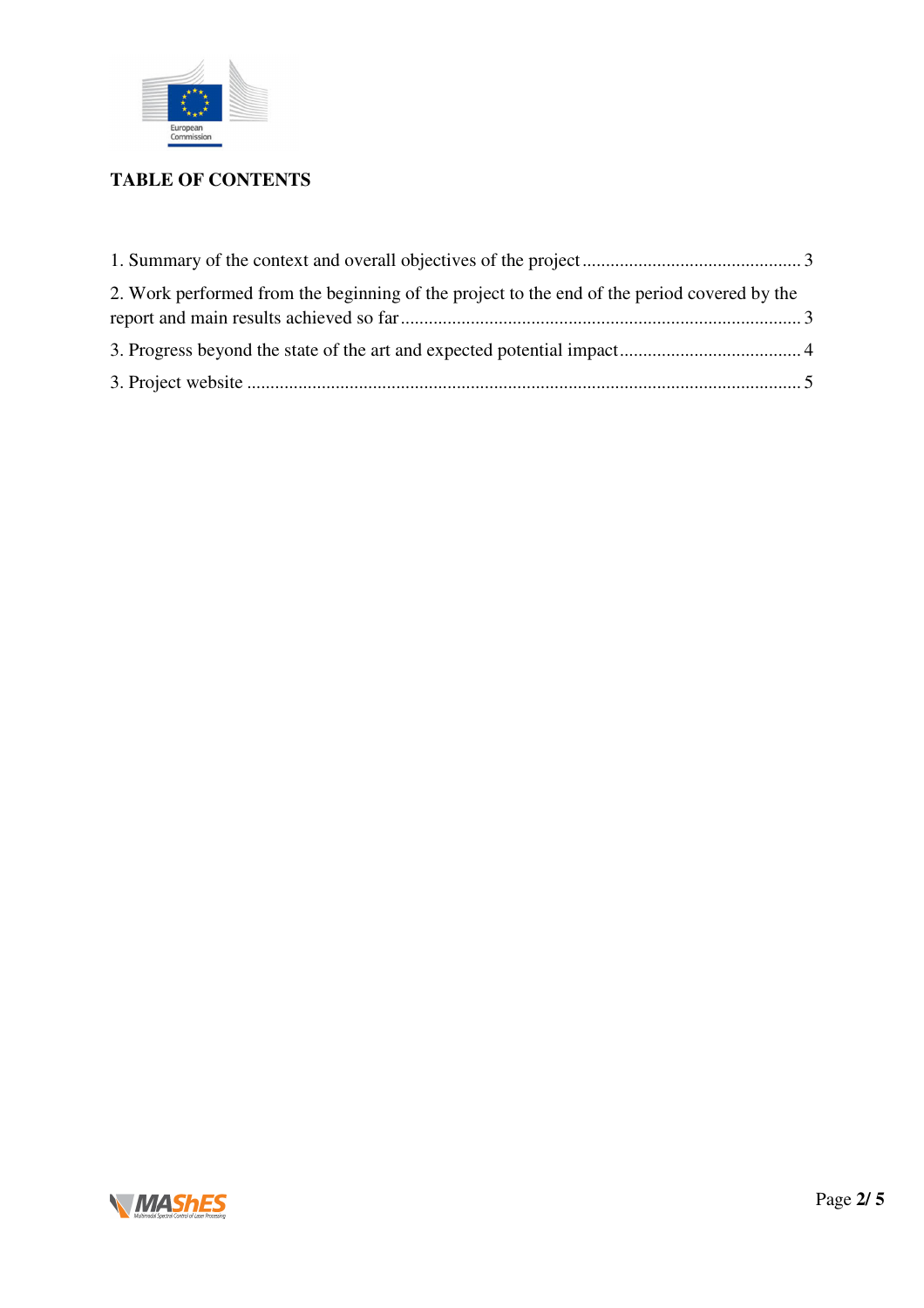

## **1. Summary of the context and overall objectives of the project**

The purpose of MAShES is to develop a system for RT-control and high speed monitoring that brings into play:

- Reliable monitoring of temperature distribution,
- The 3D seam profile and 2D melt pool geometry,
- The surface texture dynamics, and process speed

in a unified and compact embedded solution. MAShES control will act simultaneously on multiple process variables, including laser power and modulation, process speed, powder and gas flow, and spot size. MAShES will be designed under a modular approach, customizable for different laser processing applications. Scenarios of high added value and impact have been selected for demonstration (e.g. lase metal deposition and laser welding).

Overall, MAShES will develop a breakthrough compact multimodal imaging system for RT closed-loop control of laser processing. It will be built on a novel multispectral optics and multisensor arrangement in the VIS-MWIR spectrum. Temperature, geometry, and speed, will be imaged accurately and reliably. The system will feature embedded RT process control together with the capability of cognitive readjustment and process quality diagnosis. Therefore, MAShES addresses the development of a novel intelligent and self-adaptive system for continuous and autonomous process control.

The use of MAShES system will allow the harmonization of high performance and quality with cost effective productivity, enabling at process level, reconfigurable, adaptive, and evolving factories. End-users would be capable to deal with highly dynamic operations in a productive way.

### **2. Work performed from the beginning of the project to the end of the period covered by the report and main results achieved so far**

This first period of MAShES project has been devoted to the following main activities:

• A detailed specification of use cases was done in the beginning of the project, describing parts to manufacture, the parameters used in the process, and the most relevant defects that are usually found.

Laboratory setups have been designed and assembled for process observation at different spectral bands. Different trials have been performed both on welding and LMD processing. Spectral bands were selected, based on results of temperature observation and estimation and a first round of trials on laser process monitoring.

• A ROS based architecture has been specified and developed as middleware to support a smooth integration of sensors and equipment. A first set of data and this software have been released for public access through Zenodo and GitHub.

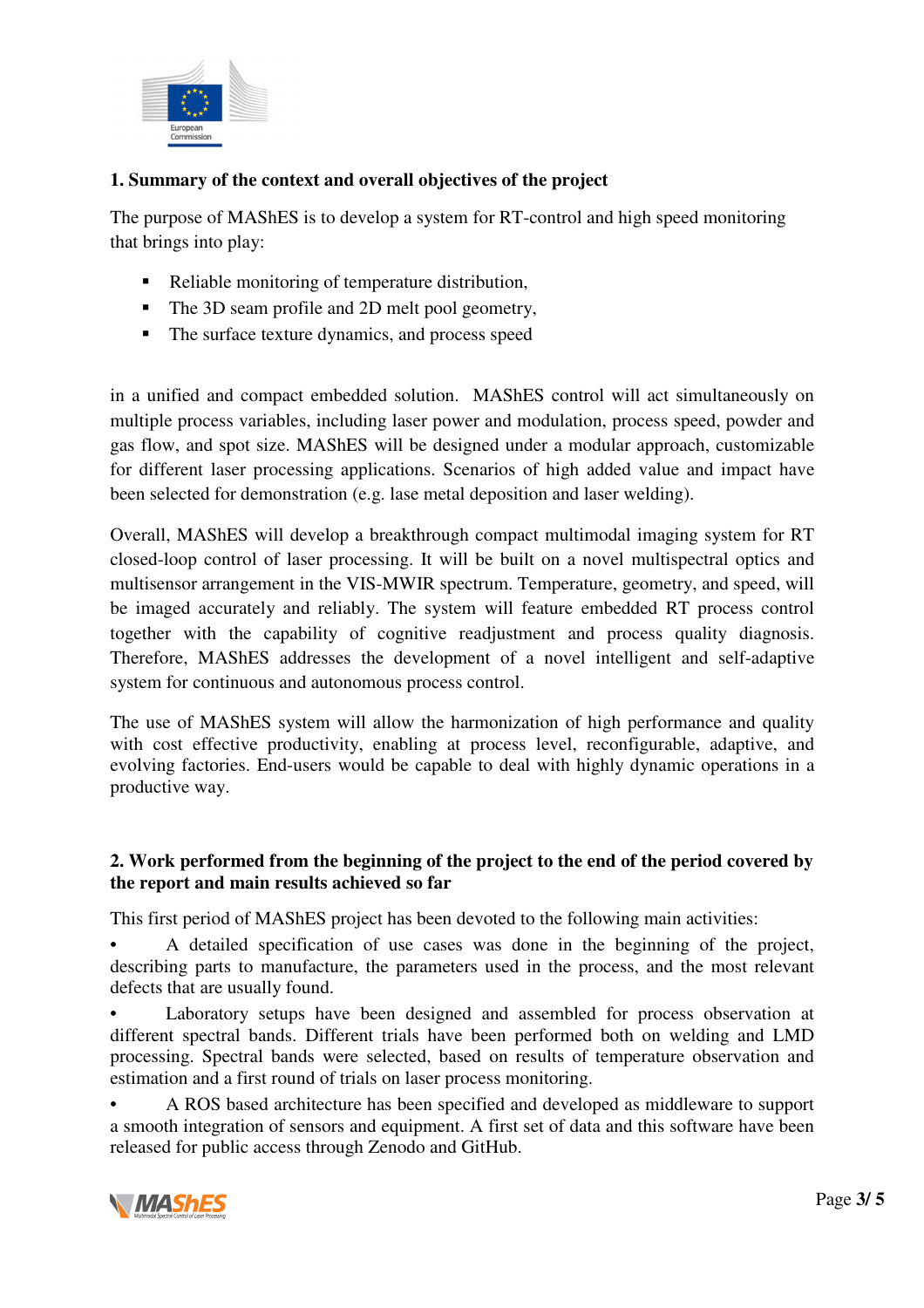

The optical system has been designed and is currently under manufacturing. A first approach to fine band filters in the MWIR has been also designed and is also under manufacturing.

• Electronics of MWIR sensors from NIT were redesigned to be integrated -together with the NIR sensor- in the embedded FPGA board in charge of real time embedded processing and control functions. The electronics of the multimodal spectral device was developed and a first version manufactured for implementation of software modules and for laboratory testing purposes.

• Dissemination of the project have been addressed from the beginning, elaborating materials and setting up a web site and specific project channels or groups in social and professional network platforms (i.e. Twitter, Youtube, LinkedIn, GitHub, Zenodo). Dissemination included scientific and industry oriented presentations in fairs, specialized conferences, and workshops.

The business plan has been updated with further elaboration on sales prospects, based on market analysis performed by integrator companies in the consortium.

### **3. Progress beyond the state of the art and expected potential impact**

A novel open source middleware based on ROS has been developed that aims to facilitate deployment and virtualisation of novel approaches to multimodal monitoring of laser processing by allowing a smooth integration of sensors and equipment in any laser robot cell.



Figure 1 OpenLMD at work

A novel multisensor board has been developed capable to image melt pool at high speed in different spectral bands from visible to middle wavelength infrared (0.4-5 µm wavelenght). This board enables high speed spectral imaging of the melt pool for multimodal monitoring of laser processing.